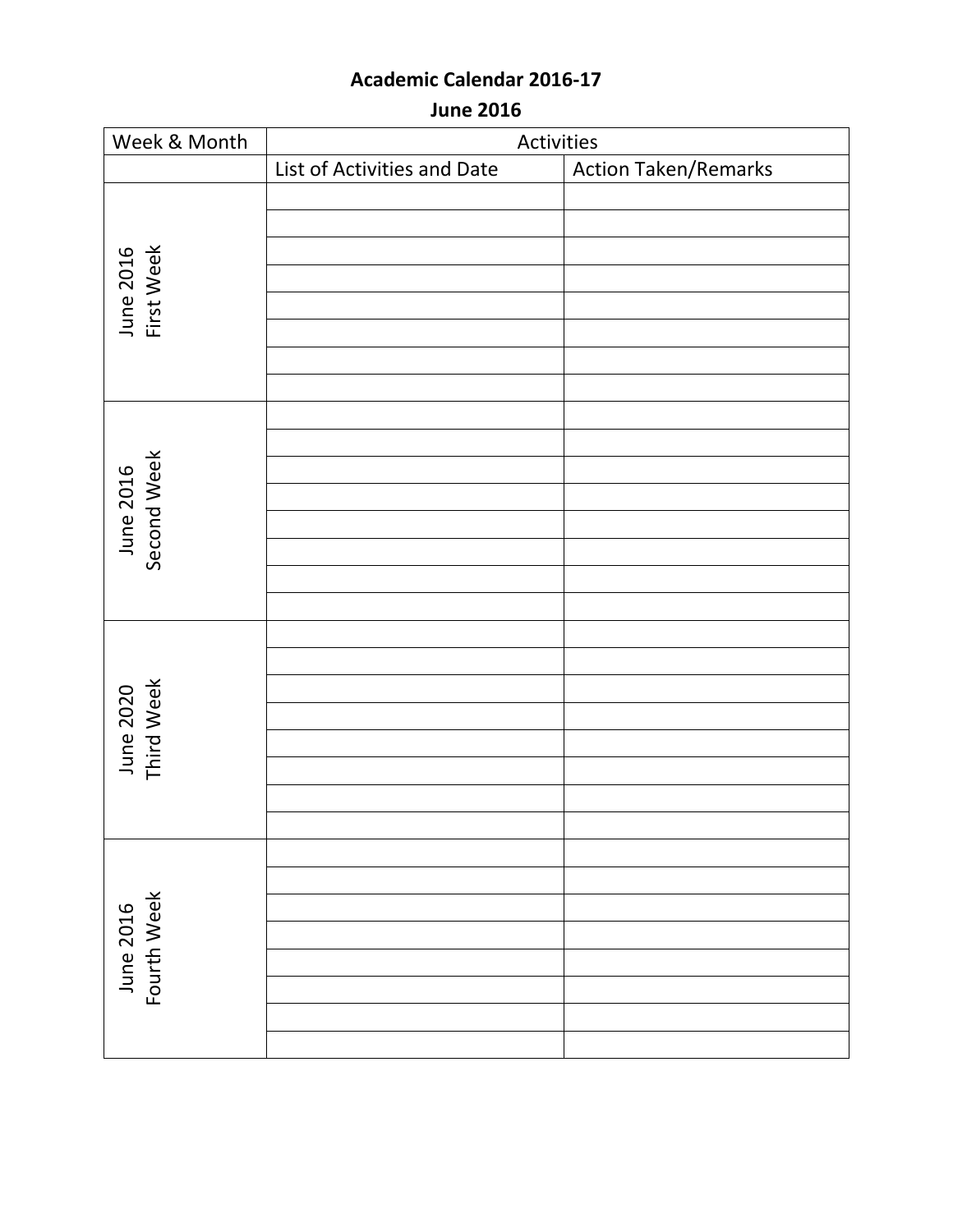**July 2016**

| Week & Month             | Activities                    |                             |
|--------------------------|-------------------------------|-----------------------------|
|                          | List of Activities and Date   | <b>Action Taken/Remarks</b> |
|                          | College reopen after Vacation |                             |
|                          |                               |                             |
|                          |                               |                             |
| July 2016<br>First Week  |                               |                             |
|                          |                               |                             |
|                          |                               |                             |
|                          |                               |                             |
|                          |                               |                             |
|                          |                               |                             |
|                          |                               |                             |
| July 2016<br>Second Week |                               |                             |
|                          |                               |                             |
|                          |                               |                             |
|                          |                               |                             |
|                          |                               |                             |
|                          |                               |                             |
|                          | NAAC Work, Admission Work     |                             |
|                          |                               |                             |
|                          |                               |                             |
| July 2016<br>Third Week  |                               |                             |
|                          |                               |                             |
|                          |                               |                             |
|                          |                               |                             |
|                          |                               |                             |
|                          |                               |                             |
| July 2016<br>Fourth Week |                               |                             |
|                          |                               |                             |
|                          |                               |                             |
|                          |                               |                             |
|                          |                               |                             |
|                          |                               |                             |
|                          |                               |                             |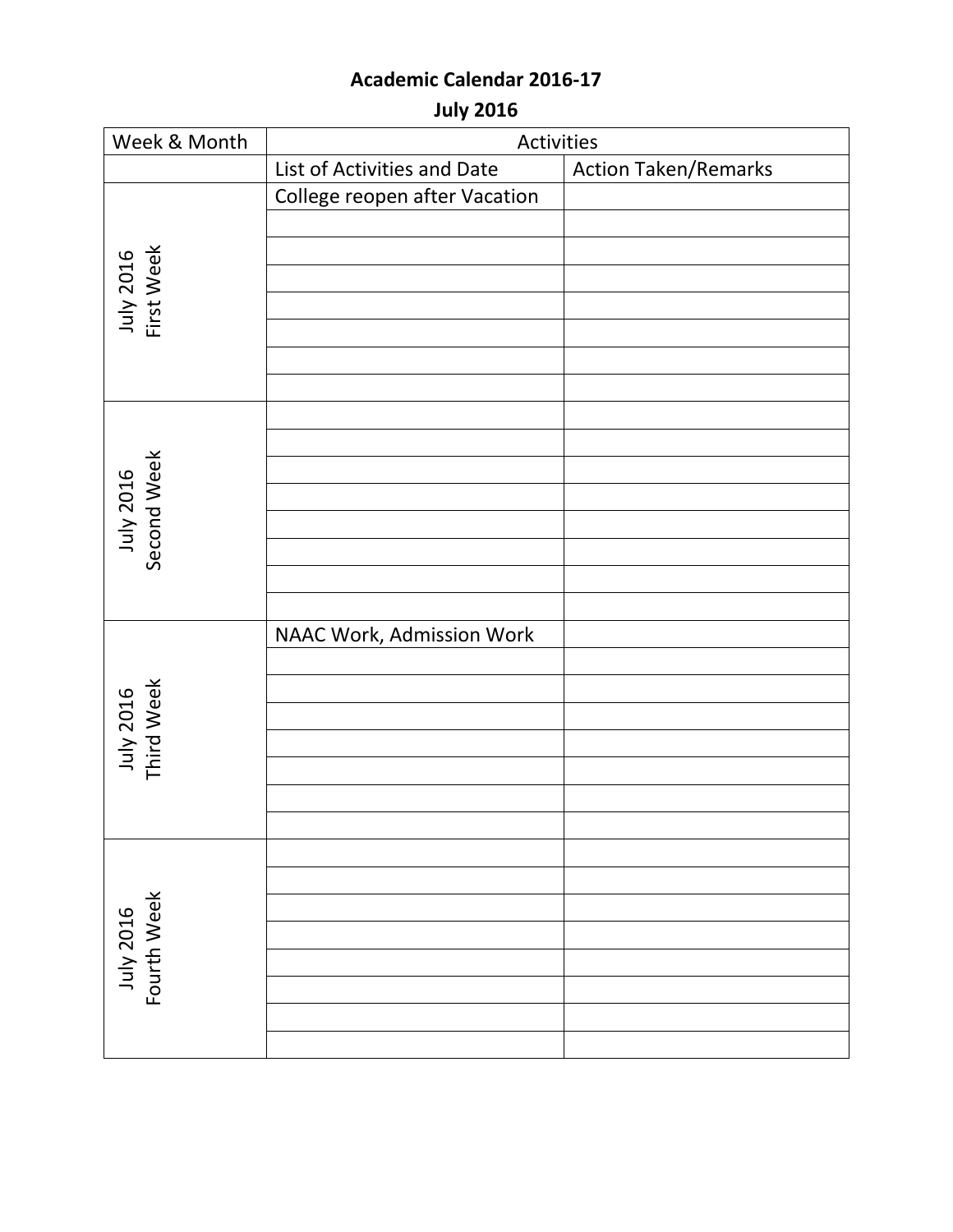**August 2016**

| Week & Month               | Activities                                 |                             |
|----------------------------|--------------------------------------------|-----------------------------|
|                            | List of Activities and Date                | <b>Action Taken/Remarks</b> |
|                            | NAAC Work, Admission Work                  |                             |
|                            |                                            |                             |
|                            |                                            |                             |
|                            |                                            |                             |
|                            |                                            |                             |
| August 2016<br>First Week  |                                            |                             |
|                            |                                            |                             |
|                            |                                            |                             |
|                            |                                            |                             |
|                            | Flower arrangement by III year<br>students |                             |
| August 2016<br>Second Week |                                            |                             |
|                            |                                            |                             |
|                            |                                            |                             |
|                            |                                            |                             |
|                            |                                            |                             |
|                            |                                            |                             |
|                            | 15 <sup>th</sup> August- Independence Day  |                             |
|                            |                                            |                             |
| August 2016<br>Third Week  |                                            |                             |
|                            |                                            |                             |
|                            |                                            |                             |
|                            |                                            |                             |
|                            |                                            |                             |
|                            | 29 <sup>th</sup> August- National Sports   |                             |
| August 2016<br>Fourth Week | Day                                        |                             |
|                            |                                            |                             |
|                            |                                            |                             |
|                            |                                            |                             |
|                            |                                            |                             |
|                            |                                            |                             |
|                            |                                            |                             |
|                            |                                            |                             |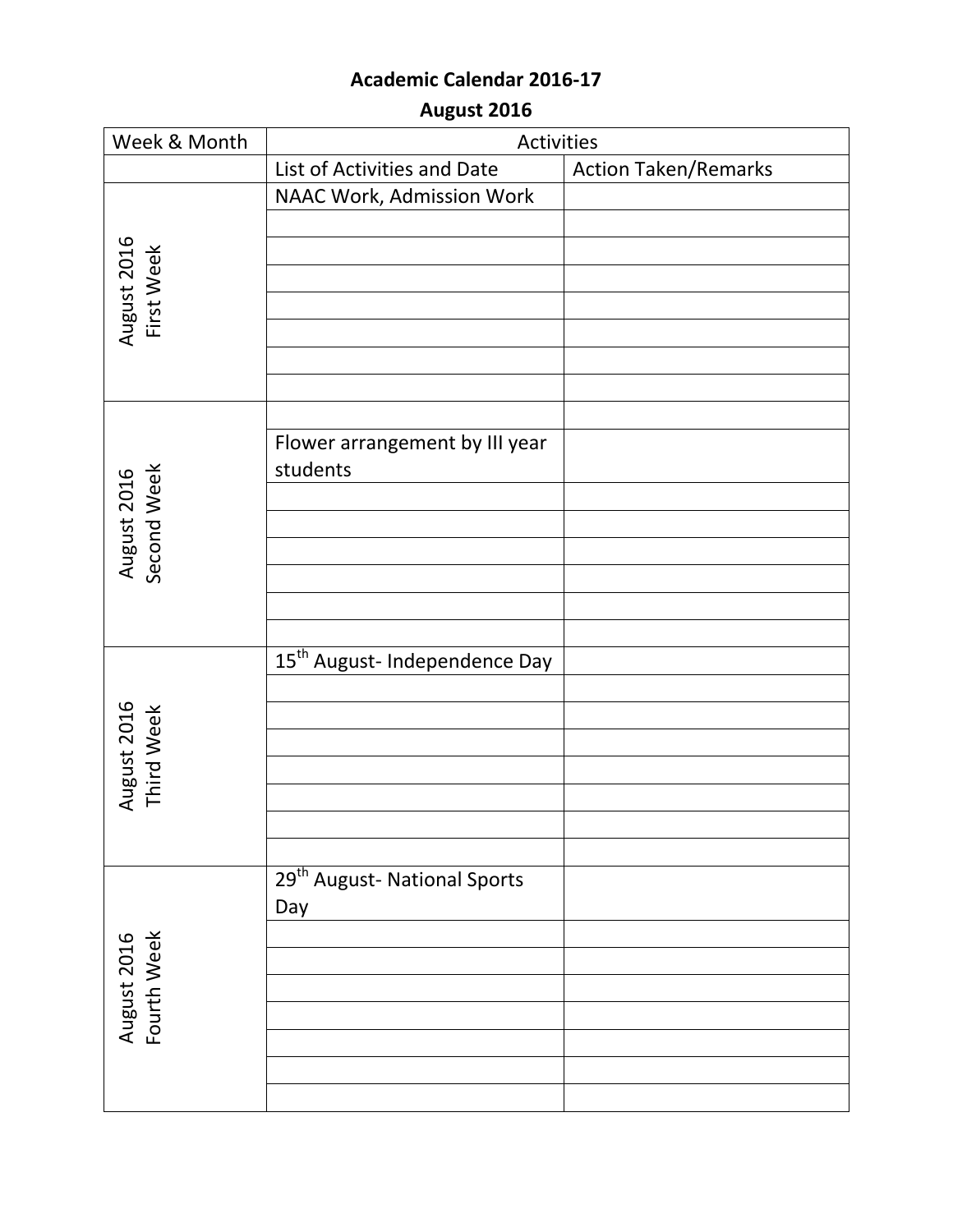# **September 2016**

| Week & Month                         | Activities                        |                             |
|--------------------------------------|-----------------------------------|-----------------------------|
|                                      | List of Activities and Date       | <b>Action Taken/Remarks</b> |
|                                      | Consumer form visit by II year    |                             |
|                                      | students                          |                             |
|                                      |                                   |                             |
|                                      |                                   |                             |
|                                      |                                   |                             |
| First Week                           |                                   |                             |
| September 2016                       |                                   |                             |
|                                      |                                   |                             |
|                                      |                                   |                             |
|                                      | An interaction with Folk Artist   |                             |
|                                      | Sri Guarantee Ramanna             |                             |
|                                      |                                   |                             |
|                                      | 10-9-2016 to 17-09-2016           |                             |
|                                      | Internal assessment               |                             |
| September 2016<br>Second Week        |                                   |                             |
|                                      |                                   |                             |
|                                      |                                   |                             |
|                                      |                                   |                             |
|                                      |                                   |                             |
|                                      | <b>Teachers Day</b>               |                             |
|                                      | <b>Parents Meeting and Alumni</b> |                             |
|                                      | Meeting                           |                             |
| ber 2016<br>Week                     |                                   |                             |
|                                      |                                   |                             |
| Septemb<br>Third                     |                                   |                             |
|                                      |                                   |                             |
|                                      |                                   |                             |
|                                      |                                   |                             |
| Septembe<br>r 2016<br>Fourth<br>Week | 24 <sup>th</sup> Sept: NSS Day    |                             |
|                                      | Celebration of Bhagat Sing'       |                             |
|                                      |                                   |                             |
|                                      |                                   |                             |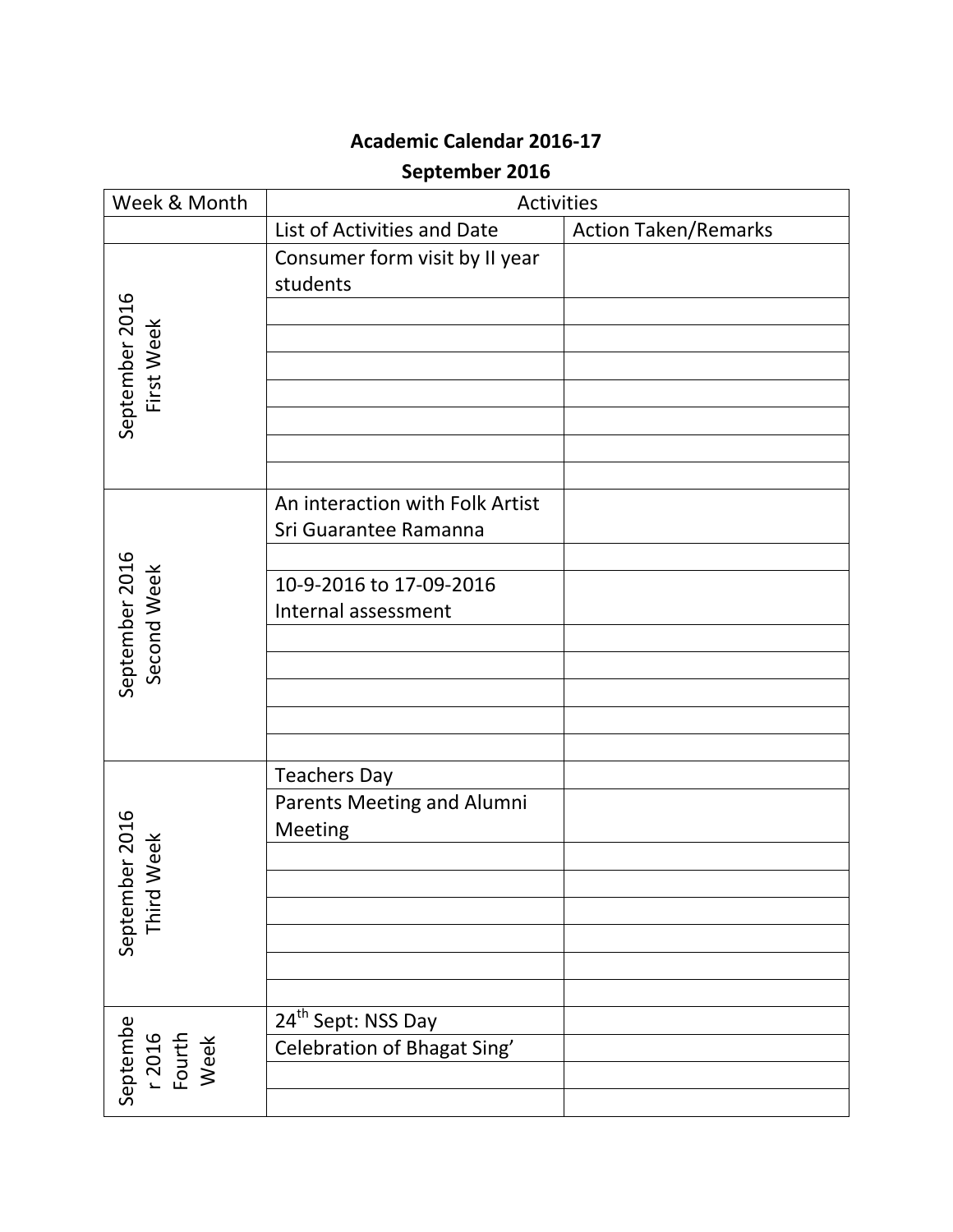#### **October 2016**

| Week & Month                | Activities                                                         |                             |
|-----------------------------|--------------------------------------------------------------------|-----------------------------|
|                             | List of Activities and Date                                        | <b>Action Taken/Remarks</b> |
| October 2016<br>First Week  | 2 <sup>nd</sup> October-Gandhi Jayanthi                            |                             |
| October 2016<br>Second Week | 08-10-2016 Puskta Premi<br>Vidyarthi balaga "my Favourite<br>Book" |                             |
| October 2016<br>Third Week  |                                                                    |                             |
|                             |                                                                    |                             |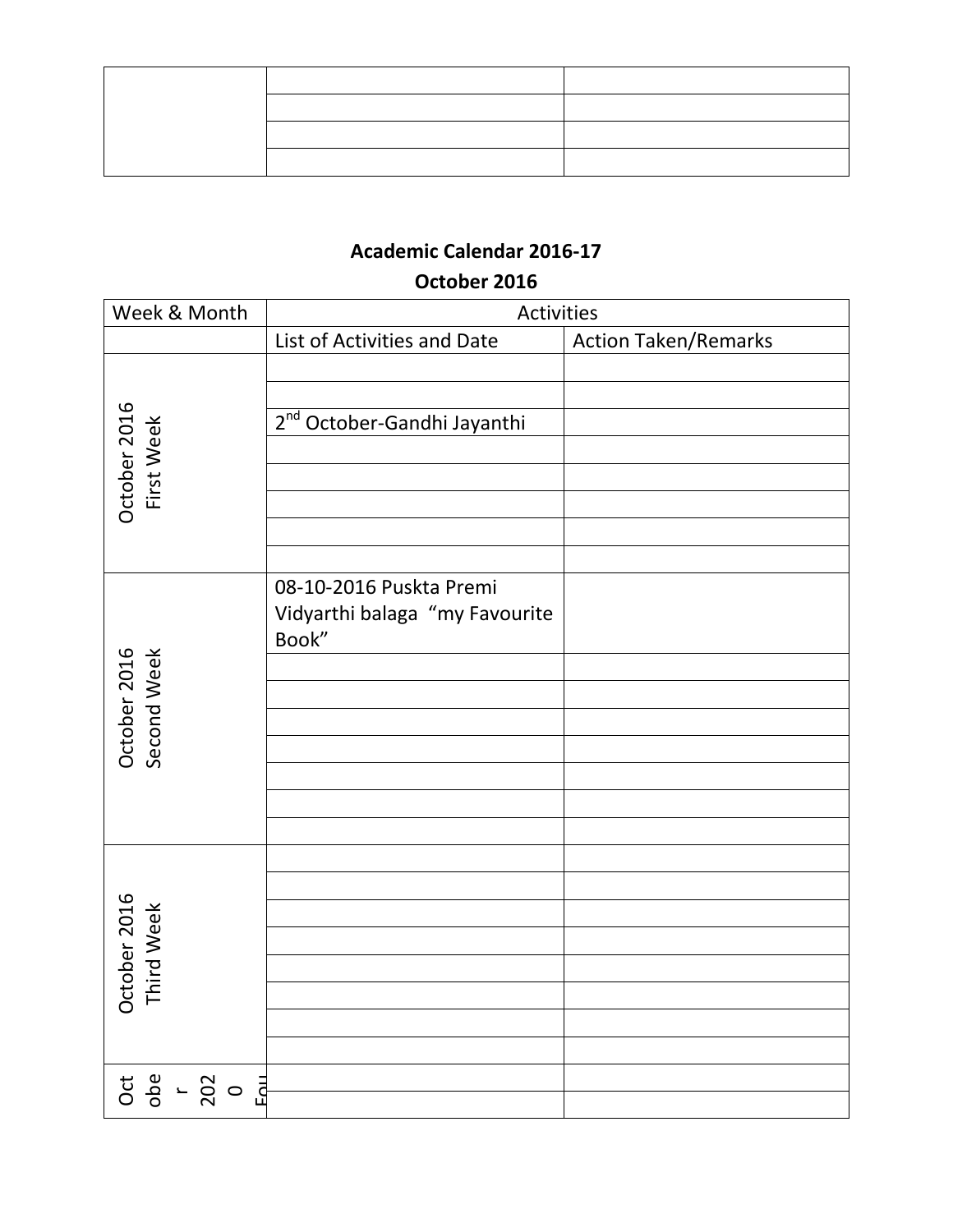#### **November 2016**

| Week & Month                | Activities                                              |                             |
|-----------------------------|---------------------------------------------------------|-----------------------------|
|                             | List of Activities and Date                             | <b>Action Taken/Remarks</b> |
|                             | Kannada Rajyotsava, 02-11-<br>2016                      |                             |
|                             | 02-11-2016 Last working Day                             |                             |
| November 2016<br>First Week |                                                         |                             |
|                             |                                                         |                             |
|                             | 09-11-2016 to 07-12-2016<br><b>Semester Examination</b> |                             |
| November 2016               |                                                         |                             |
| Second Week                 |                                                         |                             |
|                             |                                                         |                             |
|                             |                                                         |                             |
|                             | Nov 14: Children Day                                    |                             |
| November 2016<br>Third Week |                                                         |                             |
|                             |                                                         |                             |
|                             |                                                         |                             |
|                             |                                                         |                             |
|                             |                                                         |                             |
|                             |                                                         |                             |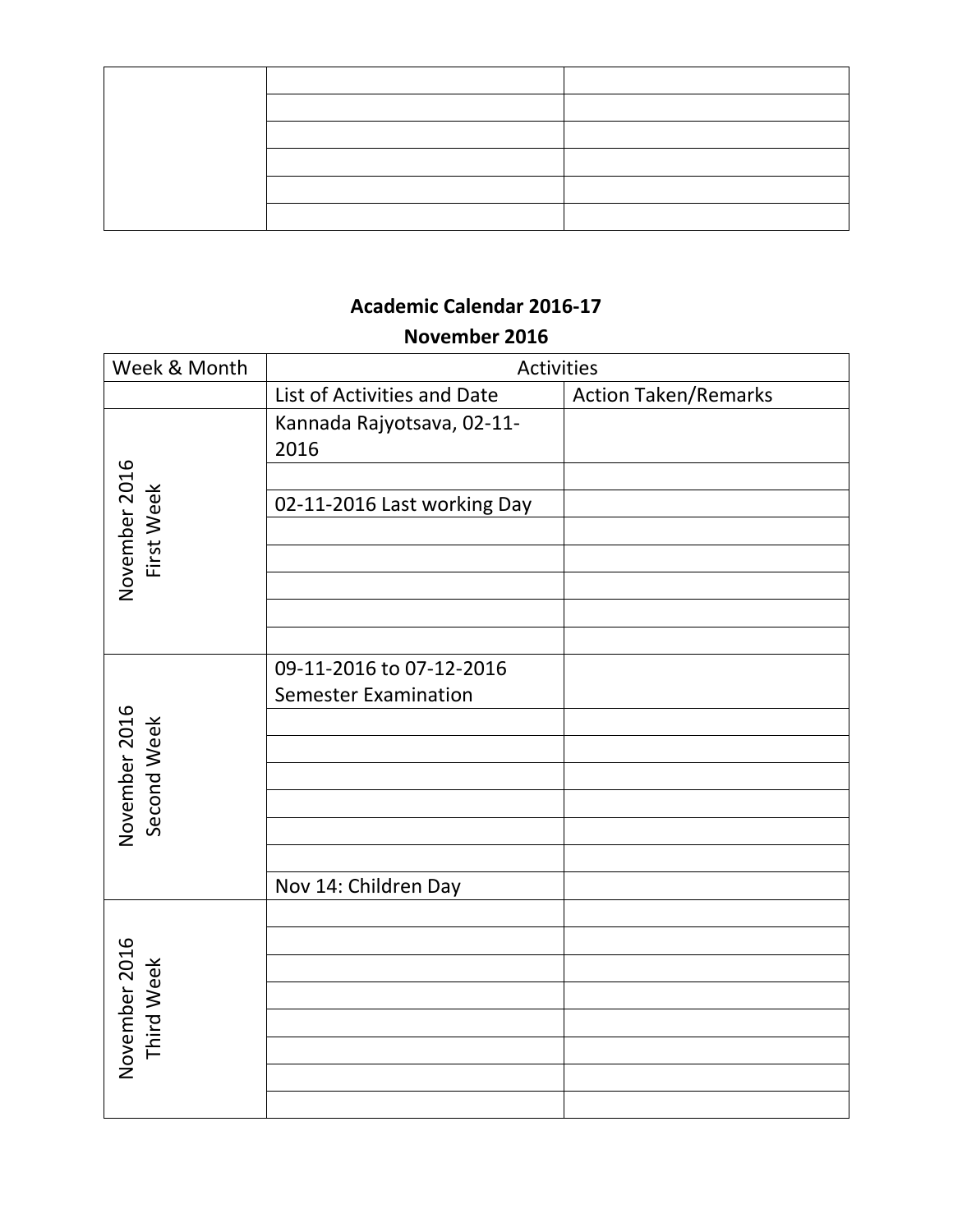| November 2016<br>Fourth Week |  |
|------------------------------|--|
|                              |  |
|                              |  |
|                              |  |

#### **December 2016**

| Week & Month                 | Activities                  |                             |
|------------------------------|-----------------------------|-----------------------------|
|                              | List of Activities and Date | <b>Action Taken/Remarks</b> |
| December 2016<br>First Week  |                             |                             |
| December 2016<br>Second Week |                             |                             |
| December 2016<br>Third Week  |                             |                             |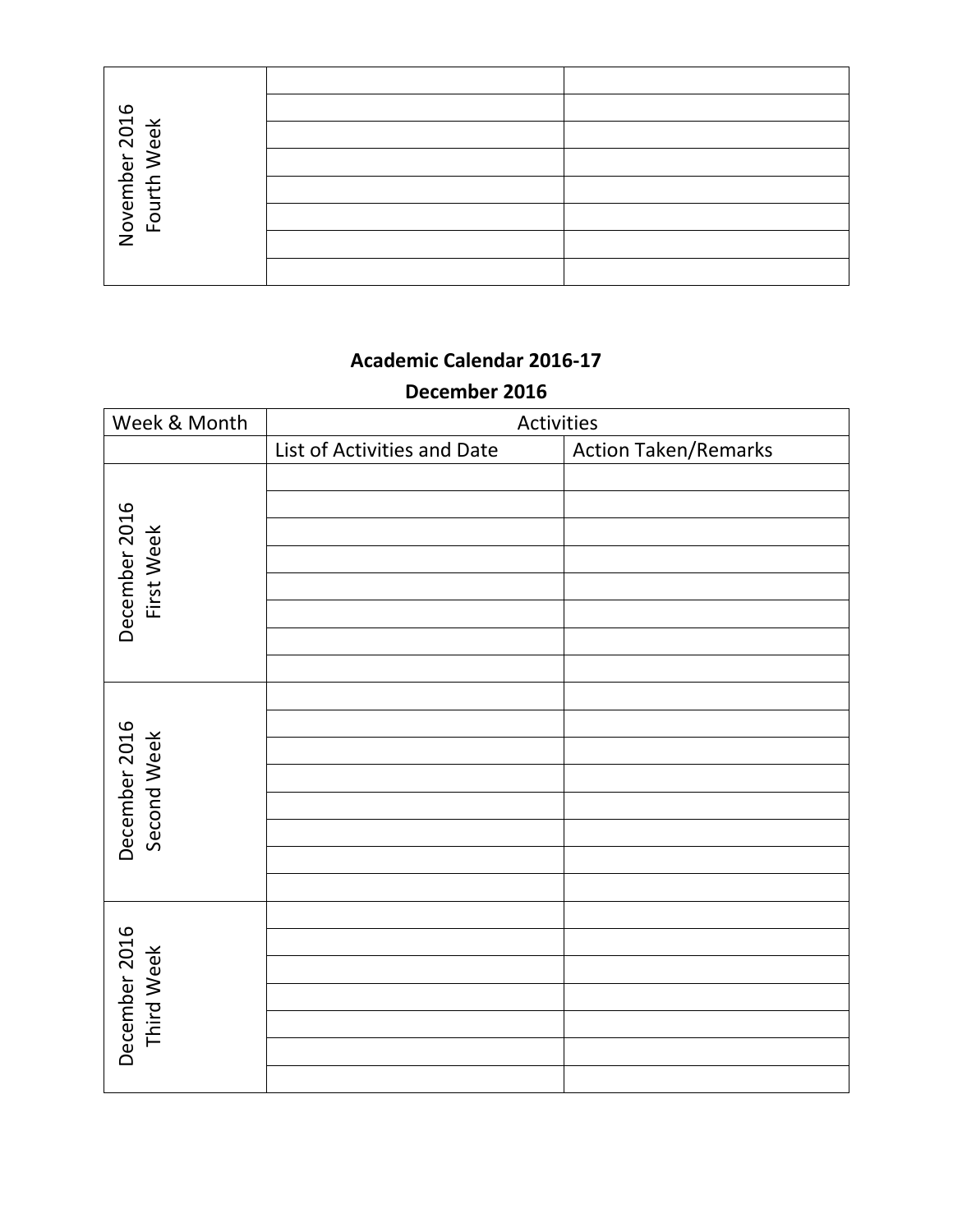|                              | Vishwamanava Dina, 29-12- |  |
|------------------------------|---------------------------|--|
|                              | 2016                      |  |
|                              |                           |  |
| December 2016<br>Fourth Week |                           |  |
|                              |                           |  |
|                              |                           |  |
|                              |                           |  |
|                              |                           |  |
|                              |                           |  |

# **January 2017**

| Week & Month                 | Activities                                                                                                      |                             |
|------------------------------|-----------------------------------------------------------------------------------------------------------------|-----------------------------|
|                              | List of Activities and Date                                                                                     | <b>Action Taken/Remarks</b> |
|                              | Jan1 College reopen after<br>Vacation                                                                           |                             |
|                              |                                                                                                                 |                             |
| January 2017<br>First Week   |                                                                                                                 |                             |
|                              |                                                                                                                 |                             |
|                              |                                                                                                                 |                             |
|                              | 12-01-2017-Youth Day                                                                                            |                             |
|                              |                                                                                                                 |                             |
| Second Week<br>January 2017  |                                                                                                                 |                             |
|                              |                                                                                                                 |                             |
|                              |                                                                                                                 |                             |
|                              |                                                                                                                 |                             |
|                              |                                                                                                                 |                             |
| Third Week<br>TOZ<br>Arenuer | 18-01-2017 Rangayana in<br>collaboration with Kannada<br>and Culture Department:<br>Inauguration of State Level |                             |
|                              | intercollegiate Play and Folk                                                                                   |                             |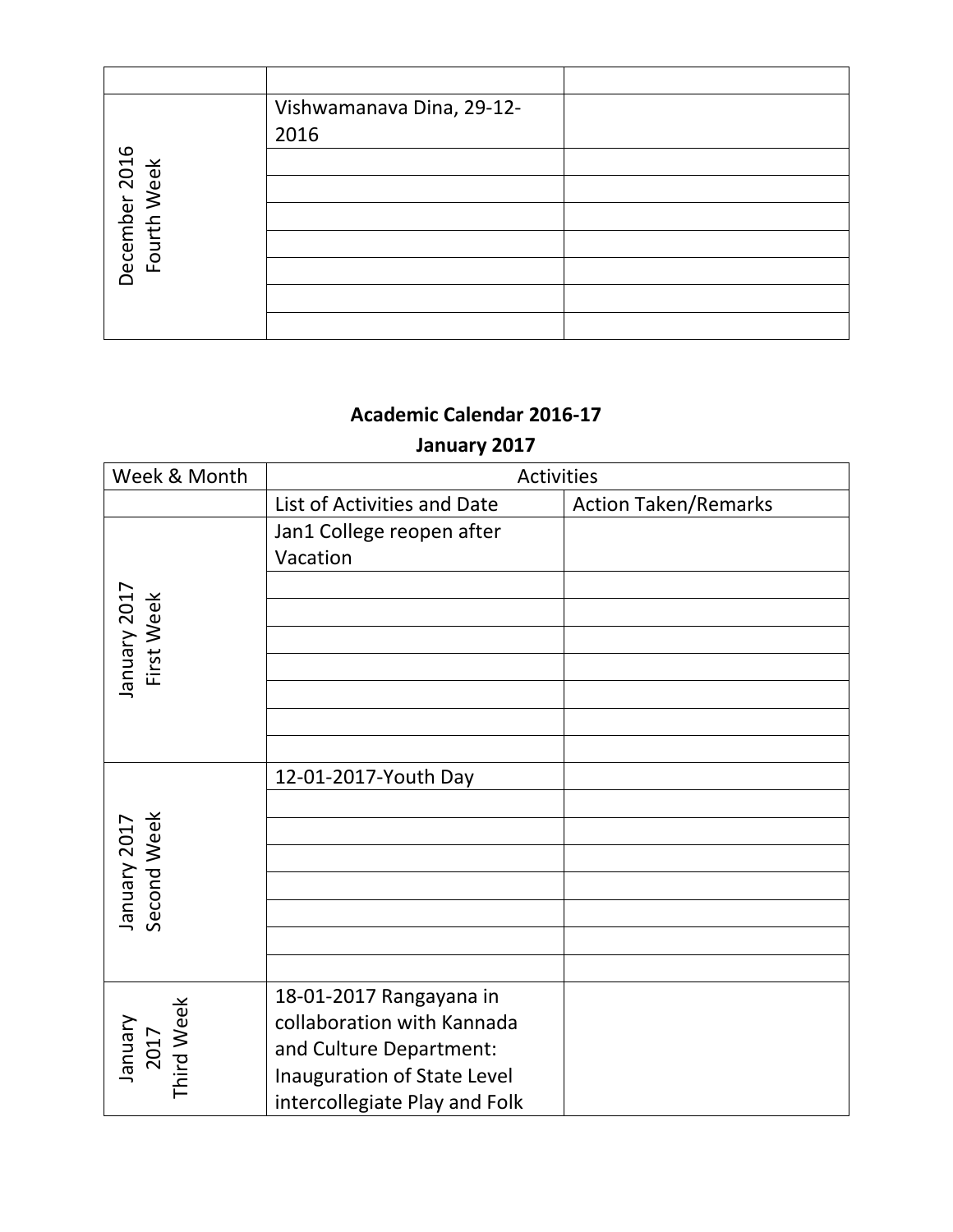|                             | <b>Dance Compitation</b>               |  |
|-----------------------------|----------------------------------------|--|
|                             |                                        |  |
|                             |                                        |  |
|                             |                                        |  |
|                             |                                        |  |
|                             |                                        |  |
|                             |                                        |  |
|                             |                                        |  |
|                             | 24-01-2017 Cultural                    |  |
|                             | Competitions                           |  |
|                             |                                        |  |
|                             | 26 <sup>th</sup> January- Republic Day |  |
|                             |                                        |  |
| January 2017<br>Fourth Week | 31-01-2017 Stress                      |  |
|                             | Management form Smt. Rajani            |  |
|                             | Aithal                                 |  |
|                             |                                        |  |
|                             |                                        |  |
|                             |                                        |  |

# **February 2017**

| Week & Month                       | Activities                  |                             |
|------------------------------------|-----------------------------|-----------------------------|
|                                    | List of Activities and Date | <b>Action Taken/Remarks</b> |
|                                    |                             |                             |
|                                    |                             |                             |
|                                    |                             |                             |
|                                    |                             |                             |
|                                    |                             |                             |
| February 2017<br>First Week        |                             |                             |
|                                    |                             |                             |
|                                    |                             |                             |
|                                    |                             |                             |
| February<br>2017<br>Second<br>Week |                             |                             |
|                                    |                             |                             |
|                                    |                             |                             |
|                                    |                             |                             |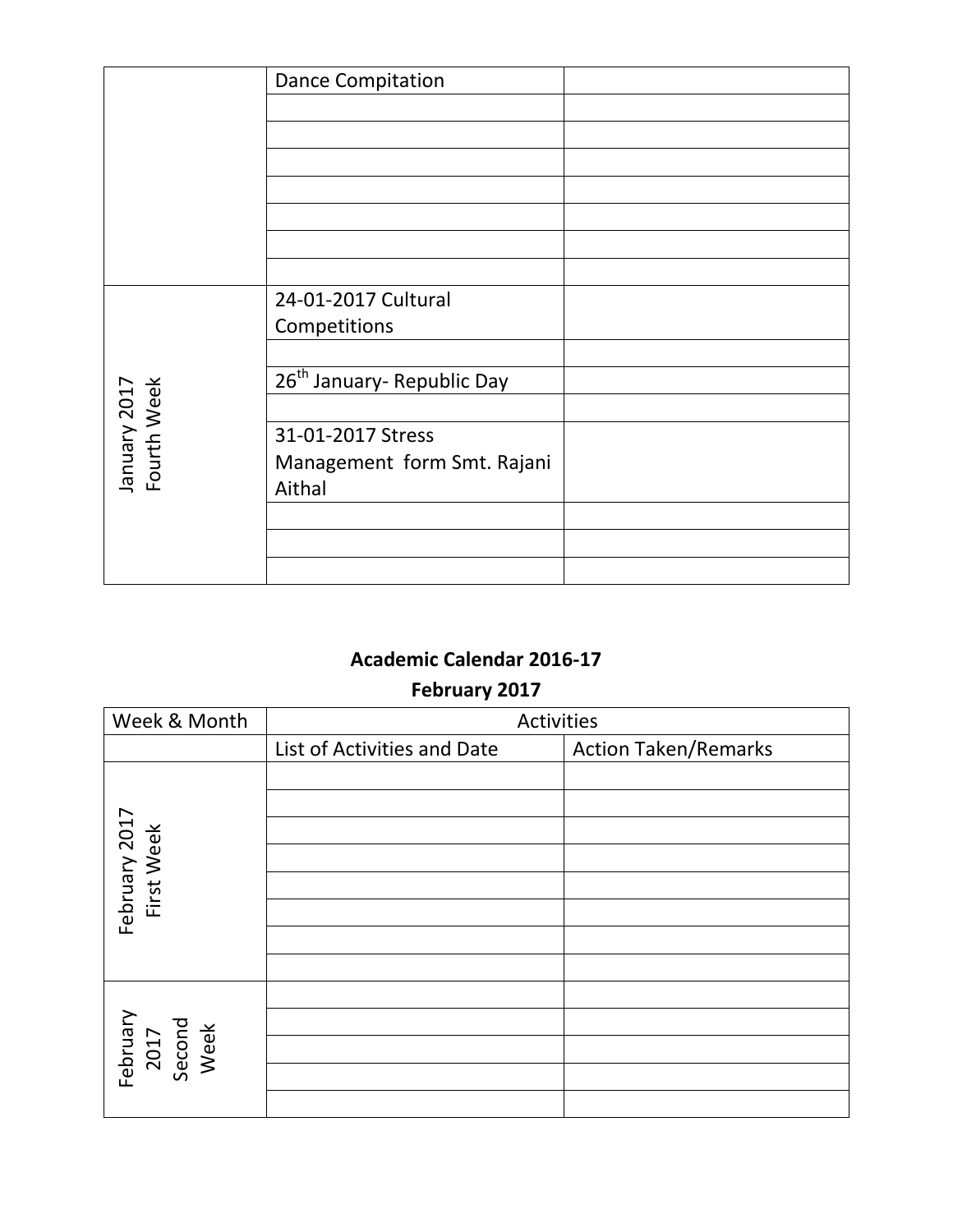| February 2017<br>Third Week  | <b>Activity from Rangers</b> |  |
|------------------------------|------------------------------|--|
|                              |                              |  |
|                              |                              |  |
|                              |                              |  |
|                              |                              |  |
|                              |                              |  |
|                              |                              |  |
|                              |                              |  |
|                              |                              |  |
| February 2017<br>Fourth Week |                              |  |
|                              |                              |  |
|                              |                              |  |
|                              |                              |  |
|                              |                              |  |
|                              |                              |  |
|                              |                              |  |
|                              |                              |  |

# **Academic Calendar 2016-17 March 2017**

| Week & Month             | <b>Activities</b>           |                             |
|--------------------------|-----------------------------|-----------------------------|
|                          | List of Activities and Date | <b>Action Taken/Remarks</b> |
|                          | 06-03-2017 to 11-03-2017    |                             |
|                          | Internal assessment         |                             |
|                          |                             |                             |
| March 2017<br>First Week |                             |                             |
|                          |                             |                             |
|                          |                             |                             |
|                          |                             |                             |
|                          |                             |                             |
|                          |                             |                             |
| ത                        |                             |                             |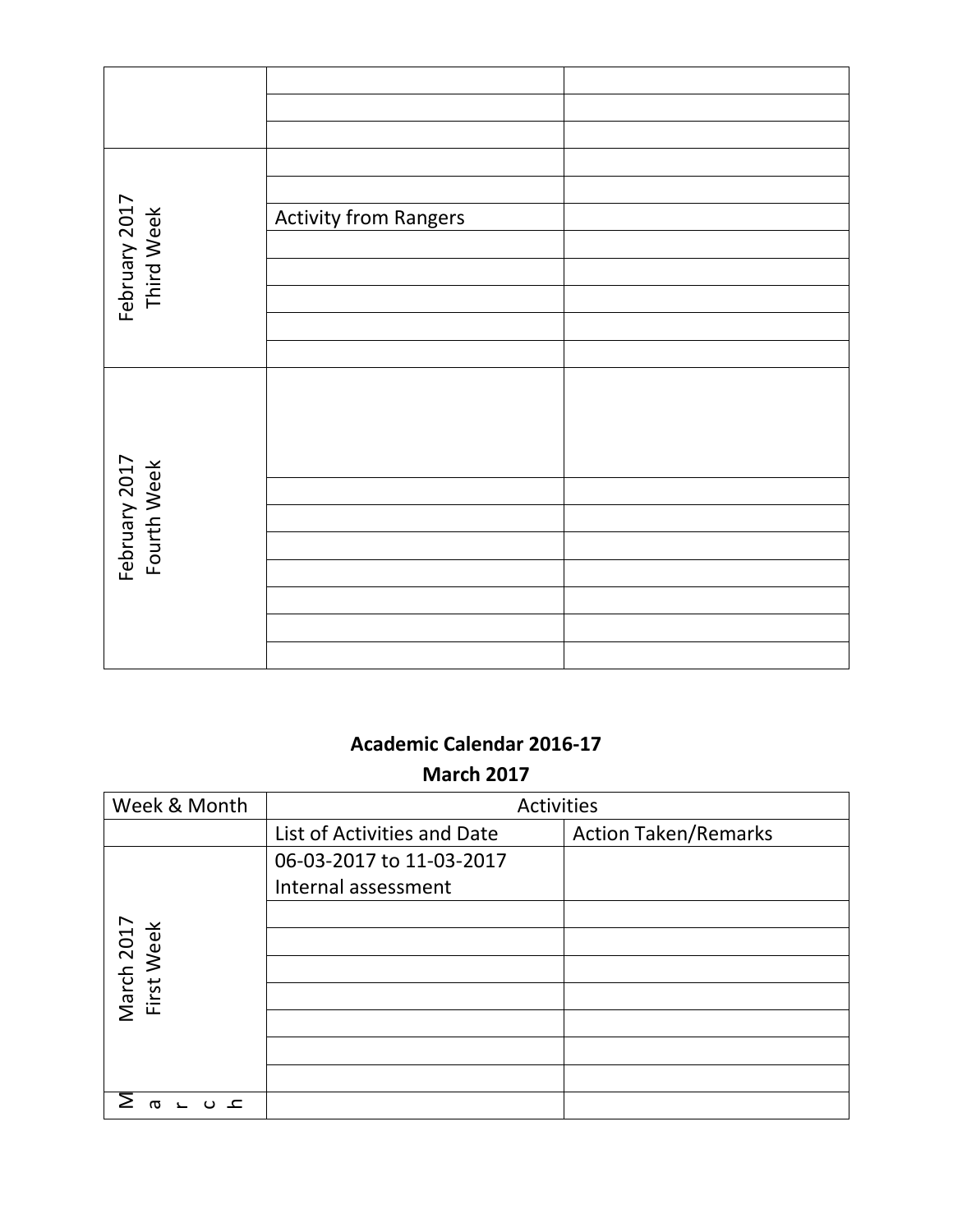|                          | 08-03-2017 Ayush Def and        |  |
|--------------------------|---------------------------------|--|
|                          | Dum school visit By III year    |  |
|                          | students                        |  |
|                          |                                 |  |
|                          |                                 |  |
|                          |                                 |  |
|                          |                                 |  |
|                          |                                 |  |
|                          |                                 |  |
|                          | 15-03-2017 Hospital visit By II |  |
|                          | year students                   |  |
|                          |                                 |  |
|                          | 17-03-2017 An Interaction with  |  |
|                          | the Publisher - Akshatha        |  |
|                          | Hunchadakatte                   |  |
|                          |                                 |  |
|                          | 18-03-2017 Aids Awareness       |  |
|                          | Programme and Blood Group       |  |
|                          | check up Camp - Sri             |  |
| March 2017<br>Third Week | Ravikumara                      |  |
|                          | 20-3-2017 Savage visit by II    |  |
|                          | year Students                   |  |
|                          | 24-03-2017 Karnataka            |  |
|                          | <b>Unification Diamond Year</b> |  |
|                          | Celebration                     |  |
|                          | 25-03-2017 Celebration of       |  |
|                          | International Women's Day       |  |
|                          | 30-3-2017 Trekking              |  |
|                          | <b>State Budget Discussion</b>  |  |
|                          |                                 |  |
| March 2017<br>Fourth Day |                                 |  |
|                          |                                 |  |
|                          |                                 |  |
|                          |                                 |  |
|                          |                                 |  |
|                          |                                 |  |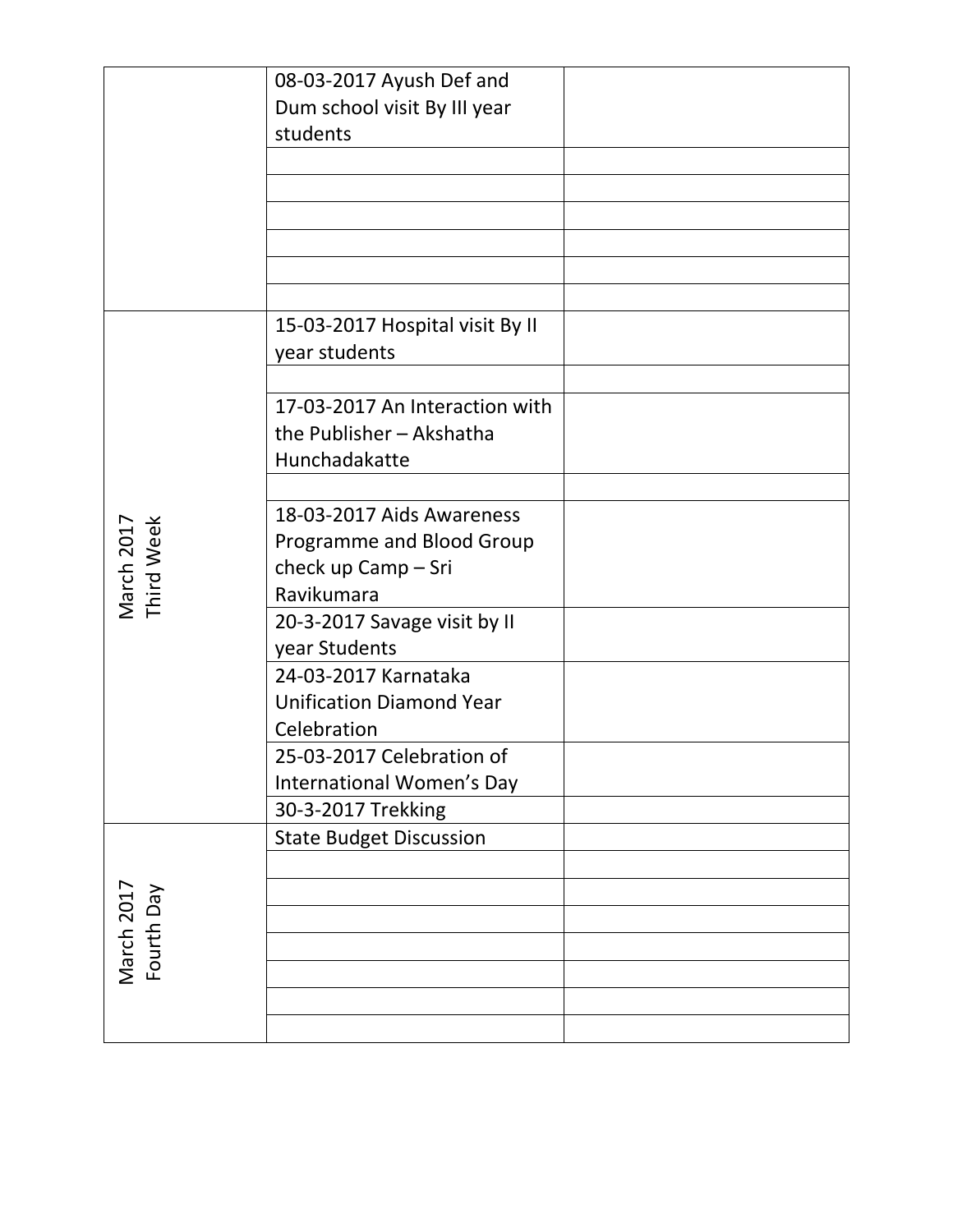**April 2017**

| Week & Month              | Activities                                        |                             |
|---------------------------|---------------------------------------------------|-----------------------------|
|                           | List of Activities and Date                       | <b>Action Taken/Remarks</b> |
| April 2017<br>First Week  |                                                   |                             |
| April 2017<br>Second Week | 14-04-2017 Ambedkar Jayanthi                      |                             |
| March 2017<br>Third Week  |                                                   |                             |
| April 2017<br>Fourth Day  | 28-04-2017 ICTC Counselling<br>by Smt. Bhanushree |                             |